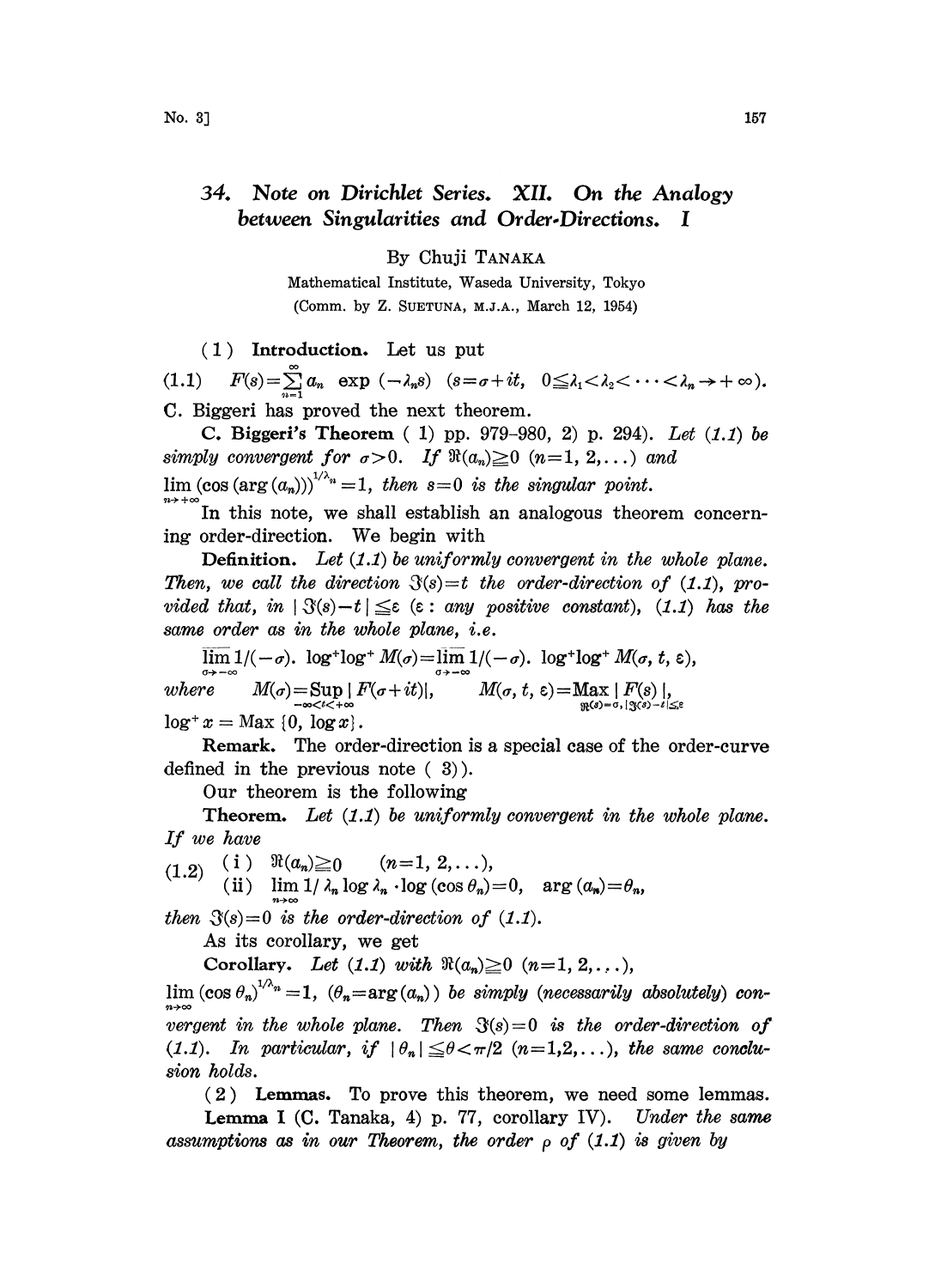158 С. ТАМАКА [Vol. 30,

$$
(2.1) \qquad -1/\rho = \overline{\lim}_{x \to \infty} (x \log x)^{-1} \log T_x,
$$

where (i) 
$$
\rho = \overline{\lim}_{\sigma \to -\infty} 1/(-\sigma)
$$
.  $\log^+ \log^+ M(\sigma)$ ,  $M(\sigma) = \sup_{-\infty < i < +\infty} |F(\sigma + it)|$ ,  
\n(ii)  $T_n = \sup_{-\infty < i < +\infty} |\sum_{\alpha_n} a_n \exp(-it \lambda_n)|$ ,  $[x]$ : the greatest integer contained in x.

Lemma II. Let  $(1.1)$  with  $\Re(a_n) \ge 0$   $(n=1, 2, ...)$  be uniformly convergent in the whole plane. Put  $G(s) = \sum_{n=1}^{\infty} \Re(a_n) \exp(-\lambda_n s)$ , which is evidently absolutely convergent everywhere. If  $G(s)$  has the same order as  $(1.1)$ , then  $\mathfrak{F}(s)=0$  is the order-direction of  $(1.1)$ .

**Proof.** We denote by  $\rho$  and  $\rho_{\alpha}$  the order of (1.1) and  $G(s)$ 

respectively. For any given 
$$
\varepsilon
$$
 (>0), we have easily  
\n
$$
\sup_{-\infty < t < +\infty} |F(\sigma+it)| = M(\sigma) \ge \max_{\Re(\sigma) = \sigma} |F(s)| = M(\sigma; \varepsilon) \ge |F(\sigma)|
$$
\n
$$
\ge |\Re F(\sigma)| = \sum_{n=1}^{\infty} \Re(a_n) \exp(-\lambda_n \sigma) = \sup_{-\infty < t < +\infty} |G(\sigma+it)| = M_G(\sigma),
$$

so that

$$
\rho = \overline{\lim}_{\sigma \to -\infty} 1/(-\sigma) \cdot \log^+ \log^+ M(\sigma) \ge \overline{\lim}_{\sigma \to -\infty} 1/(-\sigma) \cdot \log^+ \log^+ M(\sigma; \epsilon)
$$

$$
\ge \overline{\lim}_{\sigma \to -\infty} 1/(-\sigma) \cdot \log^+ \log^+ M_\sigma(\sigma) = \rho_\sigma.
$$

Hence, by  $\rho = \rho_a$ , we get

$$
\rho = \overline{\lim}_{\sigma \to -\infty} 1/(-\sigma) \quad \text{log}^+ \log^+ M(\sigma; \varepsilon).
$$

Since  $\varepsilon$  is arbitrary,  $\mathfrak{F}(s)=0$  is the order-direction of (1.1).

## ( 3 ) Proof of the Theorem

By lemma II, it suffices to prove that  $G(s) = \sum_{n=1}^{\infty} \Re(a_n) \exp(-\lambda_n s)$ has the same order as  $F(s)$ . Denoting by  $\rho$ ,  $\rho_{\alpha}$ , the order of  $F(s)$ and  $G(s)$  respectively, by lemma I we have

$$
\overline{\lim}_{x \to \infty} 1/(x \log x) \cdot \log T_x = -1/\rho, \quad T_x = \sup_{-\infty < t < +\infty} \sum_{x} a_n \exp(-it \lambda_n) \mid,
$$
\n
$$
\overline{\lim}_{x \to \infty} 1/(x \log x) \cdot \log U_x = -1/\rho_c, \quad U_x = \sup_{-\infty < t < +\infty} \sum_{x} \Re(a_n) \exp(-it \lambda_n) \mid
$$
\n
$$
= \sum_{x} \Re(a_n) \quad (\Re(a_n) \geq 0).
$$
\nSince  $T_x \geq |\sum_{x} a_n| \geq \sum_{x} \Re(a_n) = U_x$ , we have evidently\n(3.1)\n
$$
-1/\rho \geq -1/\rho_c.
$$
\n
$$
\overline{\lim}_{x \to \infty} \sum_{x} \sum_{x} \Re(a_n) = \overline{\lim}_{x} \frac{-1/\rho_c}{\sqrt{2}}.
$$

On the other hand, putting  $\lim_{x \le \lambda_n \le x} \cos(\theta_n) = \cos \theta_{n(x)}$ , we get

$$
(3.2) \qquad U_x = \sum_{\substack{x \in \mathbb{R} \\ x \leq \lambda_n < x}} \Re(a_n) = \sum_{\substack{x \in \mathbb{R} \\ x \leq \lambda_n < x}} a_n \, |\cos(\theta_n) \geq \cos(\theta_{n(x)}) \cdot \sum_{\substack{x \in \mathbb{R} \\ x \leq \lambda_n < x}} a_n \, |\cos(\theta_{n(x)})|
$$

Since we get easily

$$
\overline{\lim}_{x\to\infty} 1/(x \log x).
$$
  $\lambda_{n(x)} \log \lambda_{n(x)} = 1$ ,  $\lim_{x\to\infty} 1/(\lambda_{n(x)} \log \lambda_{n(x)})$ .  $\log \cos(\theta_{n(x)}) = 0$ ,